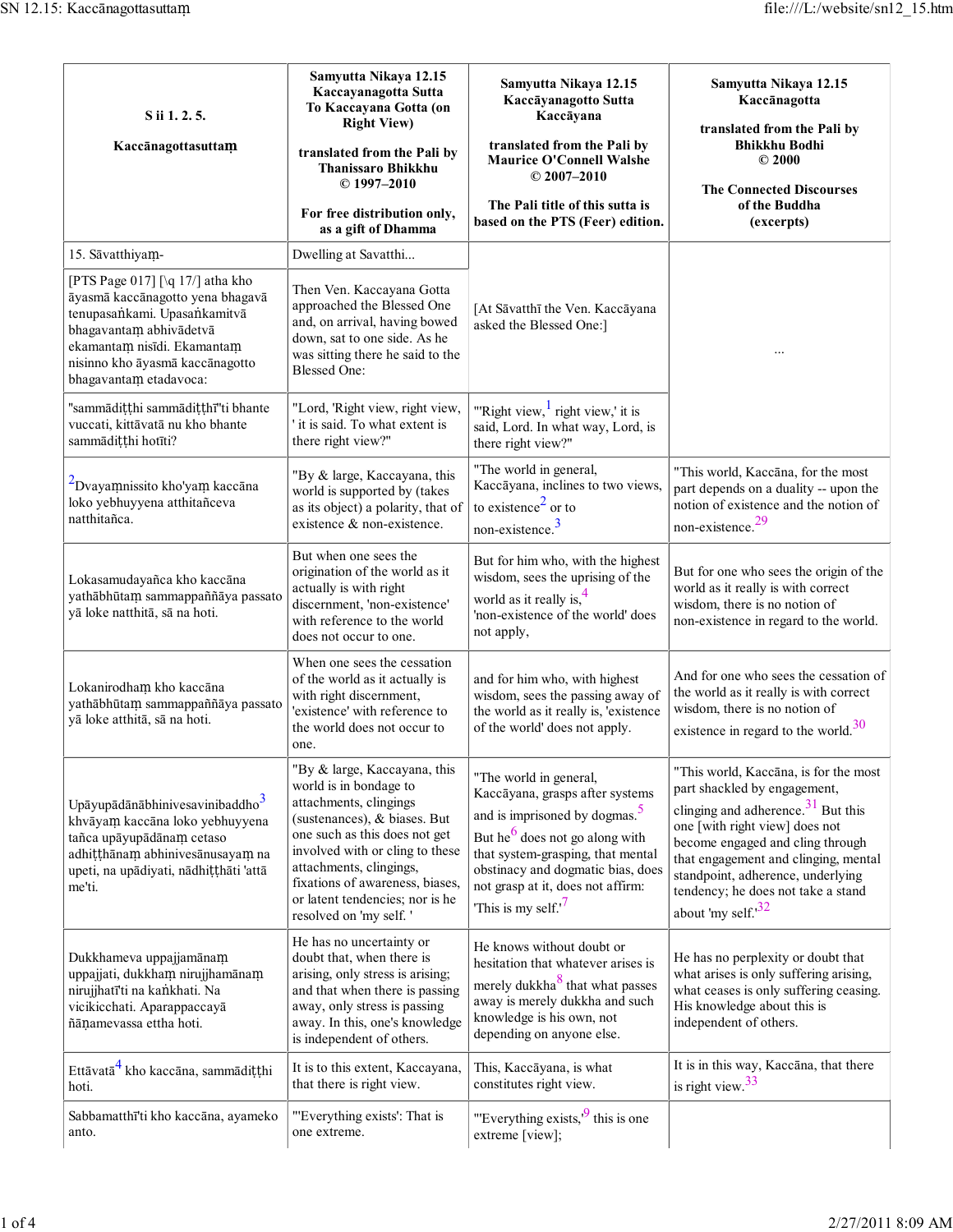| Sabbam natthī'ti ayam dutiyo anto.                                                                                                                                                                                                                                                                                                                                                                                                                                                                        | 'Everything doesn't exist': That                                                                                                                                                                                                                                                                                                                                                                                                                                                                                                                                                                                                                                                                                                                                                                                                                                                                                                                    | 'nothing exists,' this is the other                                                                                                                                                                                                                                                        |  |
|-----------------------------------------------------------------------------------------------------------------------------------------------------------------------------------------------------------------------------------------------------------------------------------------------------------------------------------------------------------------------------------------------------------------------------------------------------------------------------------------------------------|-----------------------------------------------------------------------------------------------------------------------------------------------------------------------------------------------------------------------------------------------------------------------------------------------------------------------------------------------------------------------------------------------------------------------------------------------------------------------------------------------------------------------------------------------------------------------------------------------------------------------------------------------------------------------------------------------------------------------------------------------------------------------------------------------------------------------------------------------------------------------------------------------------------------------------------------------------|--------------------------------------------------------------------------------------------------------------------------------------------------------------------------------------------------------------------------------------------------------------------------------------------|--|
| Ete te kaccāna ubho ante<br>anupagamma majjhena tathāgato<br>dhammam deseti.                                                                                                                                                                                                                                                                                                                                                                                                                              | is a second extreme.<br>Avoiding these two extremes,<br>the Tathagata teaches the<br>Dhamma via the middle:                                                                                                                                                                                                                                                                                                                                                                                                                                                                                                                                                                                                                                                                                                                                                                                                                                         | extreme.<br>Avoiding both extremes the<br>Tathāgata <sup>10</sup> teaches a doctrine of<br>the middle:                                                                                                                                                                                     |  |
| Avijjāpaccayā sankhārā.<br>Sankhārapaccayā viññānam.<br>Viññāņapaccayā nāmarūpam.<br>Nāmarūpapaccayā saļāyatanam<br>saļāyatanapaccayā phasso.<br>Phassapaccayā vedanā.<br>Vedanāpaccayā tanhā. Tanhāpaccayā<br>upādānam. Upādānapaccayā bhavo.<br>Bhavapaccayā jāti. Jātipaccayā<br>jarāmaraņam,<br>sokaparidevadukkhadomanassūpāyāsā<br>sambhavanti. Evametassa kevalassa<br>dukkhakkhandhassa samudayo hoti.                                                                                            | "From ignorance as a requisite<br>condition come fabrications.<br>From fabrications as a<br>requisite condition comes<br>consciousness. From<br>consciousness as a requisite<br>condition comes<br>name-&-form. From<br>name-&-form as a requisite<br>condition come the six sense<br>media. From the six sense<br>media as a requisite condition<br>comes contact. From contact<br>as a requisite condition comes<br>feeling. From feeling as a<br>requisite condition comes<br>craving. From craving as a<br>requisite condition comes<br>clinging/sustenance. From<br>clinging/sustenance as a<br>requisite condition comes<br>becoming. From becoming as<br>a requisite condition comes<br>birth. From birth as a requisite<br>condition, then aging $&$ death,<br>sorrow, lamentation, pain,<br>distress, & despair come into<br>play. Such is the origination of<br>this entire mass of stress $\&$<br>suffering.                             | Conditioned by ignorance are the<br>formations [as $SN$ 12.10] So<br>there comes about the arising of<br>this entire mass of suffering.                                                                                                                                                    |  |
| Avijjāyatveva asesavirāganirodhā<br>sankhāranirodho. Sankhāranirodhā<br>viññānanirodho. Viññānanirodhā<br>nāmarūpanirodho. Nāmarūpanirodhā<br>saļāyatananirodho. Saļāyatananirodhā<br>phassanirodho. Phassanirodhā<br>vedanānirodho. Vedanānirodhā<br>tanhānirodho. Tanhānirodhā<br>upādānanirodho. Upādānanirodhā<br>bhavanirodho. Bhavanirodhā<br>jātinirodho. Jātinirodhā jarāmaraņam,<br>sokaparidevadukkhadomanassūpāyāsā<br>nirujjhanti. Evametassa kevalassa<br>dukkhakkhandhassa nirodho hotī'ti. | "Now from the remainderless<br>fading & cessation of that<br>very ignorance comes the<br>cessation of fabrications. From<br>the cessation of fabrications<br>comes the cessation of<br>consciousness. From the<br>cessation of consciousness<br>comes the cessation of<br>name-&-form. From the<br>cessation of name-&-form<br>comes the cessation of the six<br>sense media. From the<br>cessation of the six sense<br>media comes the cessation of<br>contact. From the cessation of<br>contact comes the cessation of<br>feeling. From the cessation of<br>feeling comes the cessation of<br>craving. From the cessation of<br>craving comes the cessation of<br>clinging/sustenance. From the<br>cessation of<br>clinging/sustenance comes the<br>cessation of becoming. From<br>the cessation of becoming<br>comes the cessation of birth.<br>From the cessation of birth,<br>then aging & death, sorrow,<br>lamentation, pain, distress, $\&$ | But from the complete fading<br>away and cessation of ignorance<br>there comes the cessation of the<br>formations, from the cessation of<br>the formations comes the<br>cessation of consciousness So<br>there comes about the complete<br>cessation of this entire mass of<br>suffering." |  |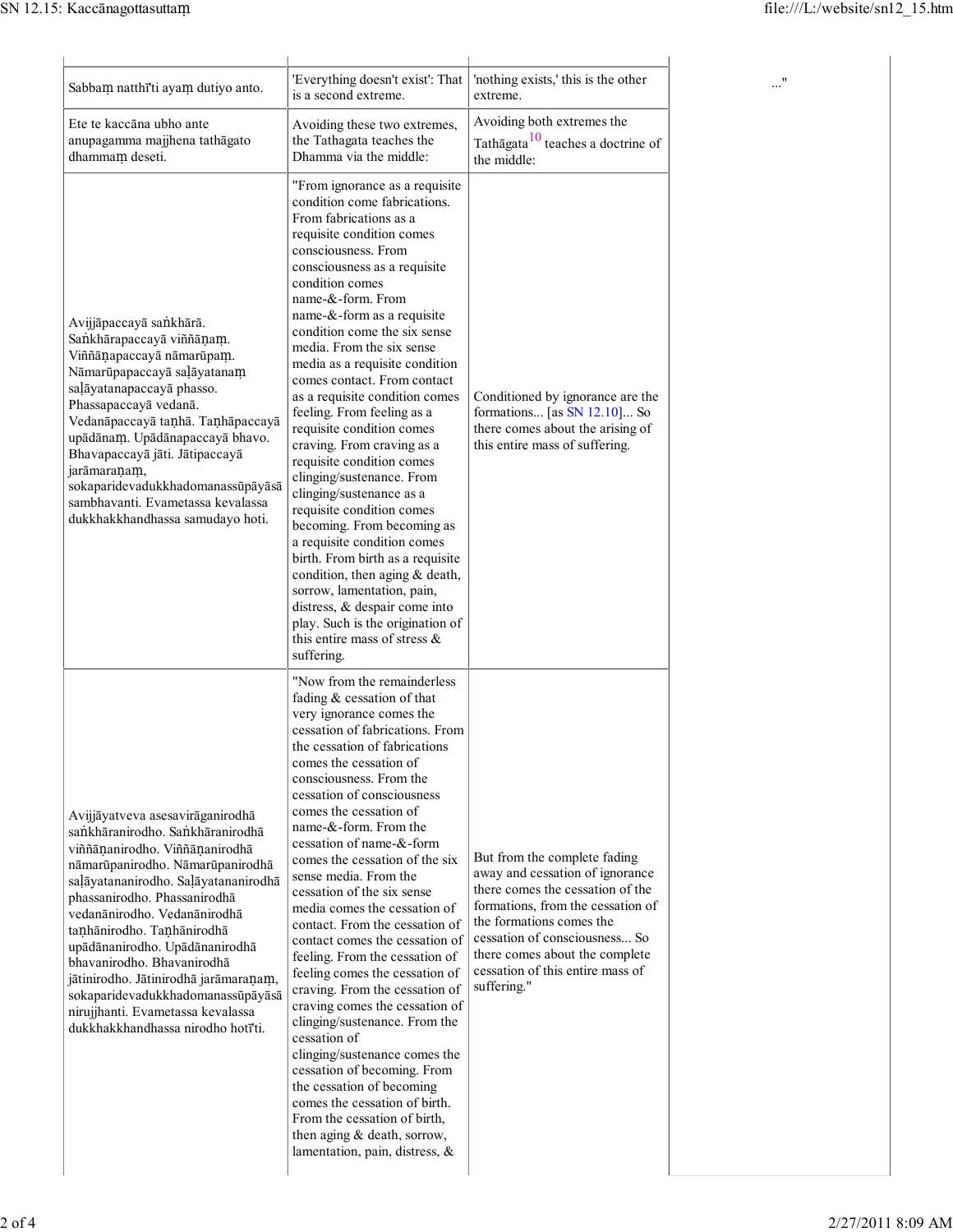|                                                                                                                               | despair all cease. Such is the<br>cessation of this entire mass of<br>stress & suffering." |                                                                                                                                                                                                                                                                                                                                                                                                                                                                                                                                                                                                                                                                                                                                                                                                                                                                                                                                                                                                                                                                                                                                                                                                                                                                                                                                                                                                                                                                                                                                                                                                                                                                                                                                                                             |                                                                                                                                                                                                                                                                                                                                                                                                                                                                                                                                                                                                                                                                                                                                                                                                                                                                                                                                                                                                                                                                                                                                                                                                                                                                                                                                                                                                                                                                                                                                                                                                                                                                                                                                                                                                                                                                                                              |
|-------------------------------------------------------------------------------------------------------------------------------|--------------------------------------------------------------------------------------------|-----------------------------------------------------------------------------------------------------------------------------------------------------------------------------------------------------------------------------------------------------------------------------------------------------------------------------------------------------------------------------------------------------------------------------------------------------------------------------------------------------------------------------------------------------------------------------------------------------------------------------------------------------------------------------------------------------------------------------------------------------------------------------------------------------------------------------------------------------------------------------------------------------------------------------------------------------------------------------------------------------------------------------------------------------------------------------------------------------------------------------------------------------------------------------------------------------------------------------------------------------------------------------------------------------------------------------------------------------------------------------------------------------------------------------------------------------------------------------------------------------------------------------------------------------------------------------------------------------------------------------------------------------------------------------------------------------------------------------------------------------------------------------|--------------------------------------------------------------------------------------------------------------------------------------------------------------------------------------------------------------------------------------------------------------------------------------------------------------------------------------------------------------------------------------------------------------------------------------------------------------------------------------------------------------------------------------------------------------------------------------------------------------------------------------------------------------------------------------------------------------------------------------------------------------------------------------------------------------------------------------------------------------------------------------------------------------------------------------------------------------------------------------------------------------------------------------------------------------------------------------------------------------------------------------------------------------------------------------------------------------------------------------------------------------------------------------------------------------------------------------------------------------------------------------------------------------------------------------------------------------------------------------------------------------------------------------------------------------------------------------------------------------------------------------------------------------------------------------------------------------------------------------------------------------------------------------------------------------------------------------------------------------------------------------------------------------|
|                                                                                                                               | Revised: 9 November 1998                                                                   | <b>Notes</b>                                                                                                                                                                                                                                                                                                                                                                                                                                                                                                                                                                                                                                                                                                                                                                                                                                                                                                                                                                                                                                                                                                                                                                                                                                                                                                                                                                                                                                                                                                                                                                                                                                                                                                                                                                | Notes                                                                                                                                                                                                                                                                                                                                                                                                                                                                                                                                                                                                                                                                                                                                                                                                                                                                                                                                                                                                                                                                                                                                                                                                                                                                                                                                                                                                                                                                                                                                                                                                                                                                                                                                                                                                                                                                                                        |
| 1. Kaccāyana - sī 1.2.<br>2. Dvaya - machasam, syā,<br>3. Vinibandho - machasam, syā, sīmu.<br>4. Ettāvatā nu kho - sī, 1, 2. | http://www.accesstoinsight.org<br>/tipitaka/sn/sn12<br>$\sin 12.015$ .than.html            | 1. Samma Dițțhi: the first step<br>of the Noble Eightfold<br>Path, lit. "Right Seeing." It<br>is also rendered "Right<br>Understanding," but the<br>connotations of this are too<br>exclusively intellectual. The<br>rendering "Right Views"<br>(plural) is to be rejected,<br>since it is not a matter of<br>holding "views" (opinions)<br>but of "seeing things as<br>they really are."<br>2. Atthitā: "is-ness." The<br>theory of "Eternalism"<br>(sassatavāda).<br>3. Natthitā: "is-not-ness." The<br>theory of "Annihilationism"<br>(ucchedavāda). All forms<br>of materialism come under<br>this heading. See the<br>discussion in Bhikkhu<br>Bodhi's translation of DN 1,<br>The All-Embracing Net of<br>Views (BPS 1978), pp.<br>$30 - 33$ .<br>4. Yathābhūtam: cf n. 1.<br>5. Or, as we might say today,<br>"ideologies" or "isms."<br>6. I take this to mean the man<br>who sees "with the highest"<br>wisdom" mentioned above.<br>Mrs Rhys Davids seems to<br>have gone slightly astray<br>here.<br>7. [Attā me ti:] Cf. SN 3.8, n.<br>1. Feer's edition of SN<br>reads here attā na me ti<br>"this is not myself," which<br>would also make sense but<br>is contradicted, not only in<br>SA [Commentary], but also<br>when the story is repeated<br>at SN 22.90.<br>8. The usual translation<br>"suffering," always a<br>makeshift, is inappropriate<br>here.<br>Dukkha in Buddhist usage<br>refers to the inherent<br>unsatisfactoriness and<br>general insecurity of all<br>conditioned existence.<br>9. Sabbam atthi. From the<br>Sanskrit form of this<br>expression, sarvam asti<br>(though used in a slightly<br>different sense) the<br>Sarvāstivādin school got<br>their name. They held that<br>dharmas existed in "three<br>times," past, present and | 29. Spk: "For the most part"<br>(yebhuyyena) means for the<br>great multitude The notion of<br>$existence$ (atthit $\bar{a}$ ) is eternalism<br>(sassata); the notion of<br>non-existence (natthitā) is<br>annihilationism (uccheda).<br>Spk-pt: The notion of existence<br>is eternalism because it<br>maintains that the entire world<br>(of personal existence) exists<br>forever. The notion of<br>non-existence is<br>annihilationism because it<br>maintains that the entire world<br>does not exist (forever). but is<br>cut off.<br>In view of these explainations<br>it would be misleading to<br>translate the two terms, atthitā<br>and <i>natthitā</i> , simply as<br>"existence" and<br>"non-existence" and then to<br>maintain (as is sometimes<br>done) that the Buddha rejects<br>all ontological notions as<br>inherently invalid. [See SN<br>22.94] In the present passage<br>atthitā and natthitā are abstract<br>nouns formed from the verbs<br>atthi and natthi. It is thus the<br>metaphysical assumptions<br>implicit in such abstractions<br>that are at fault, not the<br>ascriptions of existence and<br>non-existence themselves.<br>[Bhikkhu Bodhi has] tried to<br>convey this sense of<br>metaphysical abstraction,<br>conveyed in the Pali by the<br>terminal $t\bar{a}$ , by rendering the<br>two term "the notion of<br>existence" and "the notion of<br>non-existence," respectively.<br>On the two extremes rejected<br>by the Buddha, see SN 12:48,<br>and for the Buddha's teaching<br>on the origin and passing away<br>of the world, SN 12:44.<br>30. Spk & Spk-pt:<br>31. Spk:<br>32.  Spk says that craving and<br>views are also called "mental<br>standpoints" (adhitthāna)<br>because they are the<br>foundation for the<br>(unwholesome) mind, and<br>"adherences and underlying<br>tendencies"<br>(abhinivesānusaya) because<br>the adhere to the mind and lie |
|                                                                                                                               |                                                                                            |                                                                                                                                                                                                                                                                                                                                                                                                                                                                                                                                                                                                                                                                                                                                                                                                                                                                                                                                                                                                                                                                                                                                                                                                                                                                                                                                                                                                                                                                                                                                                                                                                                                                                                                                                                             | latent within it. Spk connectes                                                                                                                                                                                                                                                                                                                                                                                                                                                                                                                                                                                                                                                                                                                                                                                                                                                                                                                                                                                                                                                                                                                                                                                                                                                                                                                                                                                                                                                                                                                                                                                                                                                                                                                                                                                                                                                                              |